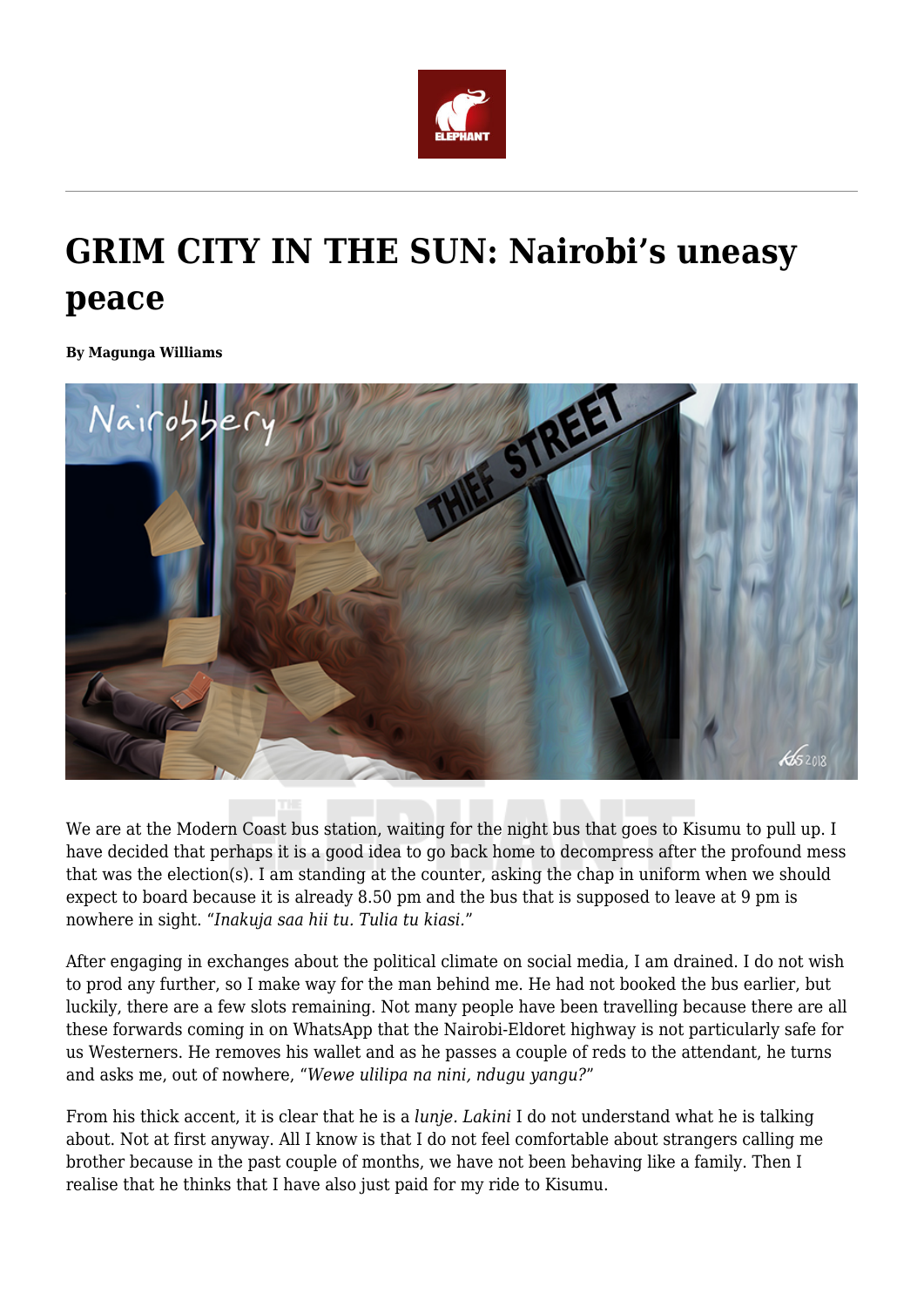"No. Me I already booked *kitambo*. *Nililipa na Mpesa."*

"Aaaah. *Ni nyinyi ndio mnatuangusha bwana!*" I know exactly what he is talking about, but I do not wish to continue this any further. "*Nyinyi ndio mtafanya hii* resistance *ianguke*."

This is post-the second Maraga petition in which the bid to challenge the legitimacy of Uhuru's reelection has been banned by the Supreme Court. NASA had, just before the October  $26<sup>th</sup>$  repeat presidential election, launched a nationwide resistance movement that required every one of their supporters to boycott the repeat elections. In addition, they announced the establishment of a People's Assembly, as well as a nationwide boycott of products from particular companies that, according to Raila Odinga's wisdom, were complicit in the rigging in of President Uhuru Kenyatta. One of those companies is Safaricom, and because I am still using the company's mobile money application MPesa, this man who I do not even know takes offence. From his tone I can sense a hurt from betrayal of a cause that he has not even checked whether I am a part of. Simply because I am travelling to Kisumu, it means that I am part of the "militias".

I walk away from the counter without talking to this resistance enthusiast. I do not care what he thinks of me at the moment. The only thing I am concerned about is getting home. To finally breathe. To heal.

## \*\*\*

It has been about three months since President Kenyatta took the oath of office for the second time. Swearing the same pledge he swore in 2013 before man, God and country. However, in as much as we have a president whose position should be a symbol of national unity, it has become everything but. The country is still divided and there is nowhere else that this rift is felt more than in the capital Nairobi.

Just before and during the election period, Nairobi was the eye of the political storm. Due to the fact that it is a metropolis in which Kenyans of every shade, creed and tribe reside, it became the epicentre of violence the moment politics urged the monstrosity that rages inside mankind out.

It also does not help that Nairobi is the seat of political and economic power in Kenya (and I dare say East and Central Africa), thus the battle for its control was not going to be easy. Both Jubilee and NASA brought their big guns, sometimes literally. Every week, NASA went to the streets, and every week they lost people to both the police and this gang of deplorables that came to brand themselves as the "Nairobi Business Community". It was rumoured that the Nairobi Business Community was the militia arm of the Jubilee government that was poured into the streets to protect the businesses of Nairobi people during the NASA riots (which, to be fair, were never exactly peaceful). But we all know what they stood for, or against.

The elections may be over now, but the stink that they left behind still lingers in Nairobi. The disdain for the current government (both national and county) keeps escalating. The first time it reared its head was on December 12<sup>th</sup>, on Jamhuri Day, a few weeks after the inauguration of Uhuru. Usually, this would be the day Kenyans flock to one of the national stadiums with their families and friends to marvel at the marching of the Kenya police and defence forces, to gape in amazement as fighter jets dancing in the skies, and then to brave long-winded speeches filled with promises of grandeur. But we did none of that this last time. Embarrassingly, the president was left with half an empty stadium, even after reports came around that the event was delayed so that people could make their way to the spacious bleachers.

This was not a function of the Raila-led National Resistance Movement (NRM). NRM claimed that if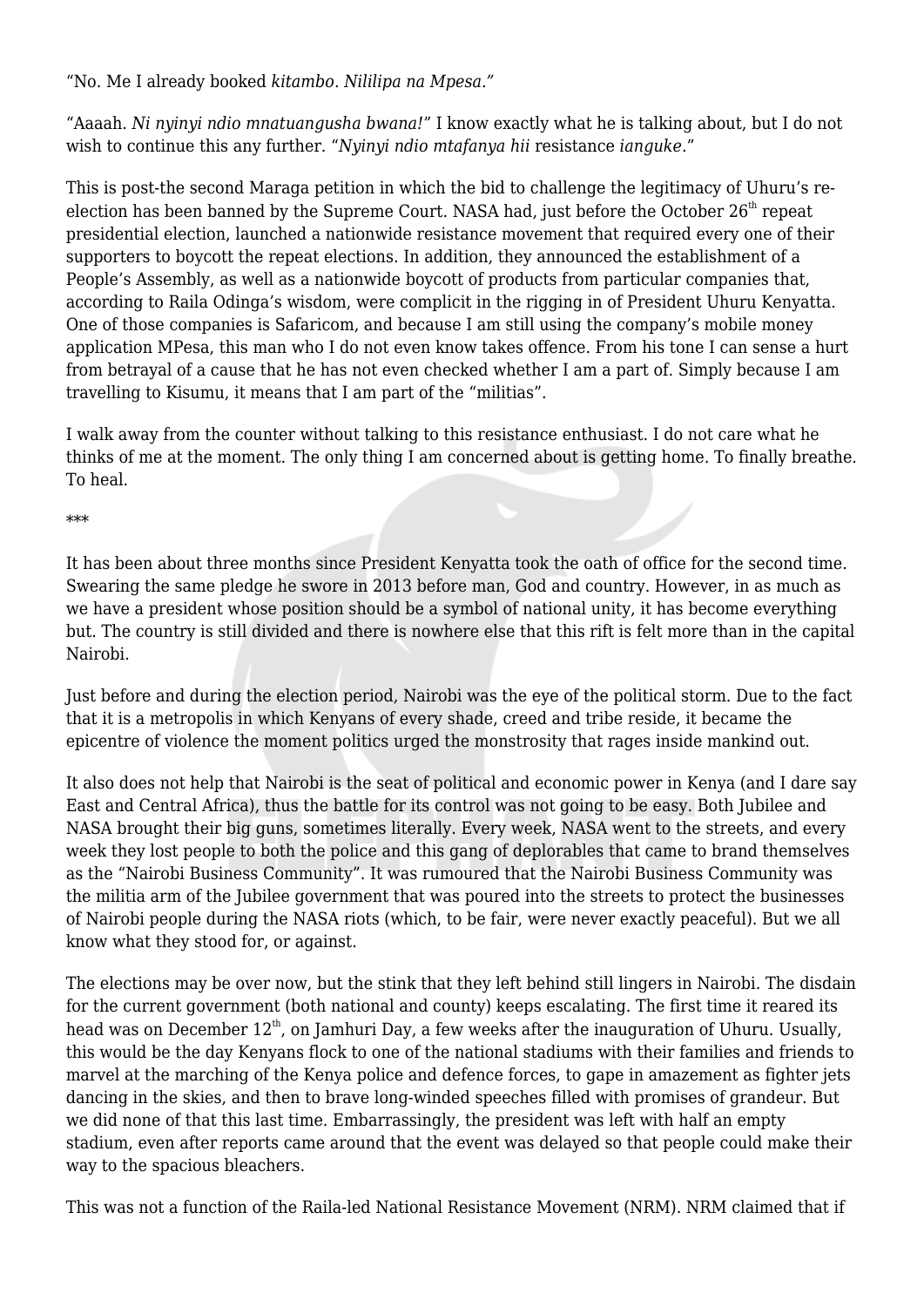they were responsible for convincing Nairobians not to attend the Jamhuri Day celebrations, it would be like a cock taking credit for the dawn. This was lethargy. We were tired. After two bloody elections, two emotionally exhausting Supreme Court petitions and an inauguration in which the president-elect's own supporters were attacked and brutalised by the police, very few Kenyans had the heart to even show up. We stayed behind in our houses and did what we Kenyans do on holidays; we drank and ate. And tweeted. Unlike the time we were motivated and turned up like bees to go cheer our countrymen during the IAAF junior championships at Kasarani.

\*\*\*

The earth completed its sojourn around the sun, and as it did, we changed the calendars on our walls with that same sense of expectation that people tend to have when entering a new year. Somehow the political climate seemed to have calmed down. The National Resistance Movement had quieted down. The boycott on certain products became less urgent by the day, and Raila Odinga kept on losing momentum by postponing his swearing in as "The People's President".

We'd gotten distracted by other "lesser' troubles, like the national exam results, the Christmas holidays and rise of the death toll on our roads. It was a time of relative peace. That is how bad our politics are. They make you think that times when we have to worry about deteriorating education systems and consistent road carnage are peaceful times. Because then, we are not frothing at the mouth and holding each other by the throat. We enjoyed our moments in the sun. We had a short break of relative *peace*. But just like all good things, we know it will all go to shit.

The first thing that happened was our President Uhuru Kenyatta standing by himself while announcing cabinet positions. This was a far cry from what we had witnessed after he clinched the 2013 presidency. Back then, Kenyatta and his running mate William Ruto had a flowery romance going on, what with the public display of affection, wearing matching shirts and ties and generally painting the town red. This time, there was no honeymoon. And the change of mood reverberated like an African mother's slap in an empty room – the kind you don't see coming but which leaves your head ringing. There was a rift, clearly, in the national party. But we could not tell for certain why. All we saw were MPs fighting one another as to whether Ruto would gain full Jubilee support in 2022.

But if there was one thing that reminded us of just how weak political marriages are, it was the one incident that hit Nairobi County. It is incredible how whatever goes on at the national level is repeated at the county level.

On January 9th, Polycarp Igathe, the then Deputy Governor of Nairobi, was on Twitter defending the use of the Sonko Rescue Team in cleaning up the city. It was a silly argument, really, whose basis had no grounding in either logic, law or faith. He claimed that the use of the Sonko Rescue Team an NGO founded by the Nairobi Governor, Mike Sonko – was legitimate because the Nairobi City Council workers were doing a terrible job at clearing waste. (Never mind that it was he and Sonko who were heading the Nairobi City Council itself.) The outrage of his boss using his NGO to do the work that their office is mandated (and financed by taxes) to do, was as lost to him as the possibility of Arsenal ever winning the UEFA Champions League.

Fast forward to three days later, January  $12<sup>th</sup>$ , the very same Polycarp Igathe announces his resignation as Deputy Governor, stating that he has failed to earn the trust of his boss, Governor Mike Sonko.

It would have been funny if it was not so painful.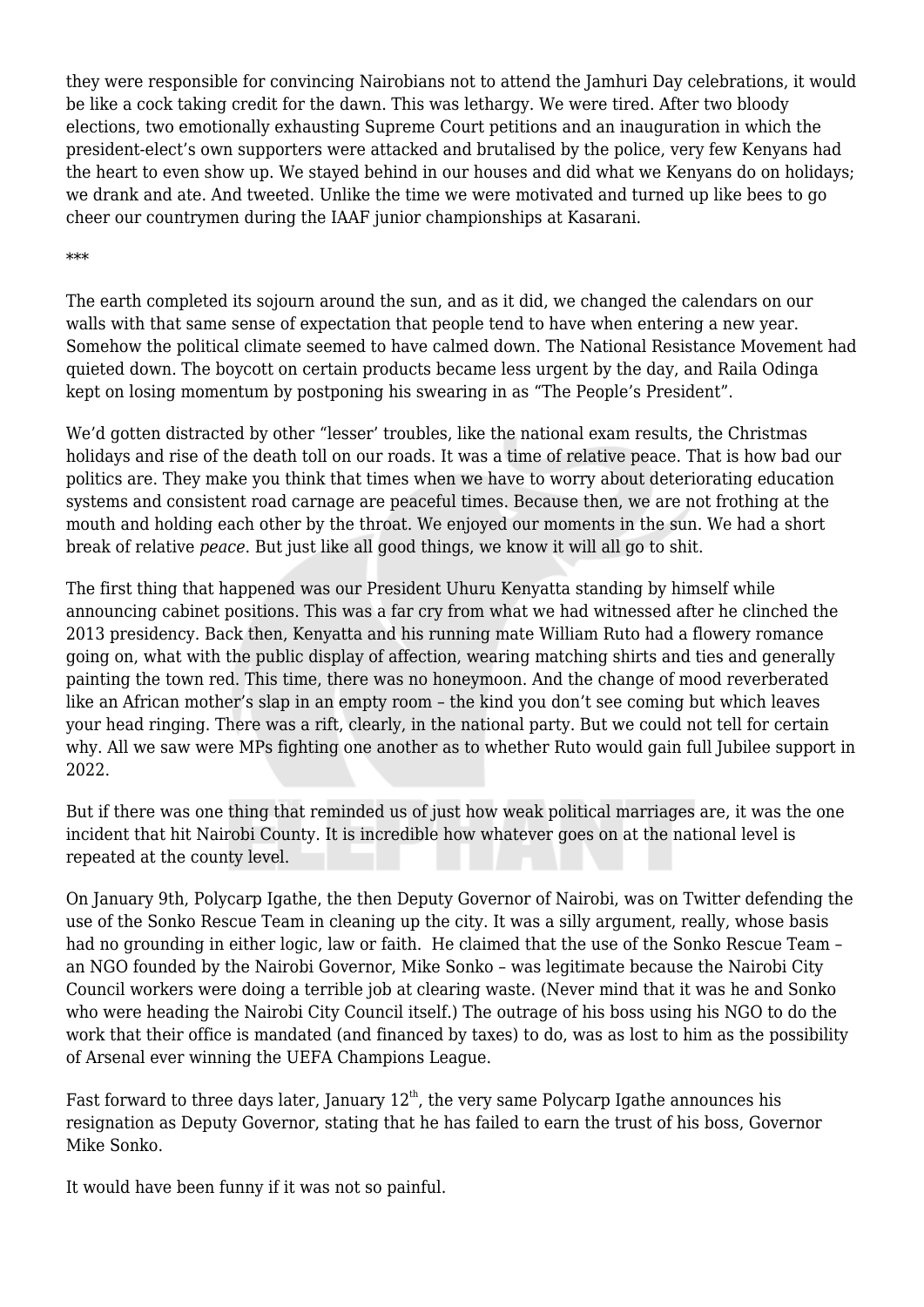It would have been hilarious if it did not epitomise the kind of hopelessness that this city emboldens. I mean, ever since Mike Sonko took over from the deposed Evans Kidero, we have witnessed the drastic decline in the quality of Nairobi life. At first, we were treated to the flashy show of exuberance – constant tweets about how much revenue collection has skyrocketed under the new regime and endless posts of how the Sonko Rescue Team was cleaning up the streets.

Then the tweets stopped coming. We were told the county had no money. Then hawkers found themselves in the city and turned Nairobi into the shithole that we deserve to be called by President Donald Trump. Sonko had campaigned on a platform that he was an *Okonknwo*. A *mtu wa watu*. A man of the people, a common man. And the common wananchi worshipped him like a god until he became one.

The tumultuous month of January has now ended. On the national scene, whispers about the division between Number One and Number Two are getting so loud, they have become actual conversations. It also does not help that there has never been a Number Two in Kenyan history who has ever succeeded his boss and emerged as president through the ballot. We have never seen a president hand over power to his deputy. The reason is simple: political marriages in this country are never borne out of love or conviction. They are arranged. They are fixed for convenience. When the convenience disappears (and it does vanish rather quickly), so does the sham of a union it purported to hold.

The centre holding Nairobi together has already begun to waste away. We are being conned by Kenya Power and being made to pay exaggerated bills for electricity. The price of basic commodities like food is on the rise. An avocado that would go for 5 shillings just the other day is now being sold for as much as 80 shillings. Unga, our staple food, is slowly becoming an elitist commodity. While these have little to do with the city's management, we Nairobians are among the first to feel the bite.

Every waking day we are confronted with videos and images of gangs terrorising city dwellers. They snatch wigs off the heads of women in matatus. They hold men by the throat, squeeze tight until they cannot remember the taste of air, then rummage through their victims' pockets and bags and make away with whatever they can. They are drugging people and having their way with them. They are raping mothers fresh from childbirth in the halls of our national hospital.

To be fair, this vermin is not new to the city, but it has certainly become more confident under the leadership of Mike Sonko. These thugs do not care that there are people or cameras watching. Perhaps they are remnants of that godforsaken election period. What did we expect would happen to them? We empowered them when we needed them to brutalise people from a different political party just six months or so ago. Now that the beasts we created are hungry, we have become their meal. They will not stop and interview you, *sijui* ask for your ID, before they yank off that wig or earring or before they twist your neck and pour you out like a drink. They have come for us all.

And the sad thing about it all is that the Kenya Police simply does not give a fuck. Instead of dealing with the issue head on, the Nairobi Police Boss Japhet Koome is advising Nairobians to walk in groups, especially in the evening, and avoid looking "enticing" to criminal gangs by not carrying laptops, phones, expensive jewelry. And we must at all cost avoid using MPesa and ATMs in the central business district. Seriously?

The fact that the police can concentrate on teaching us how not to get attacked instead of handling the attackers indicates just how we live in a beautiful city in which ugly souls are allowed to push the buttons.